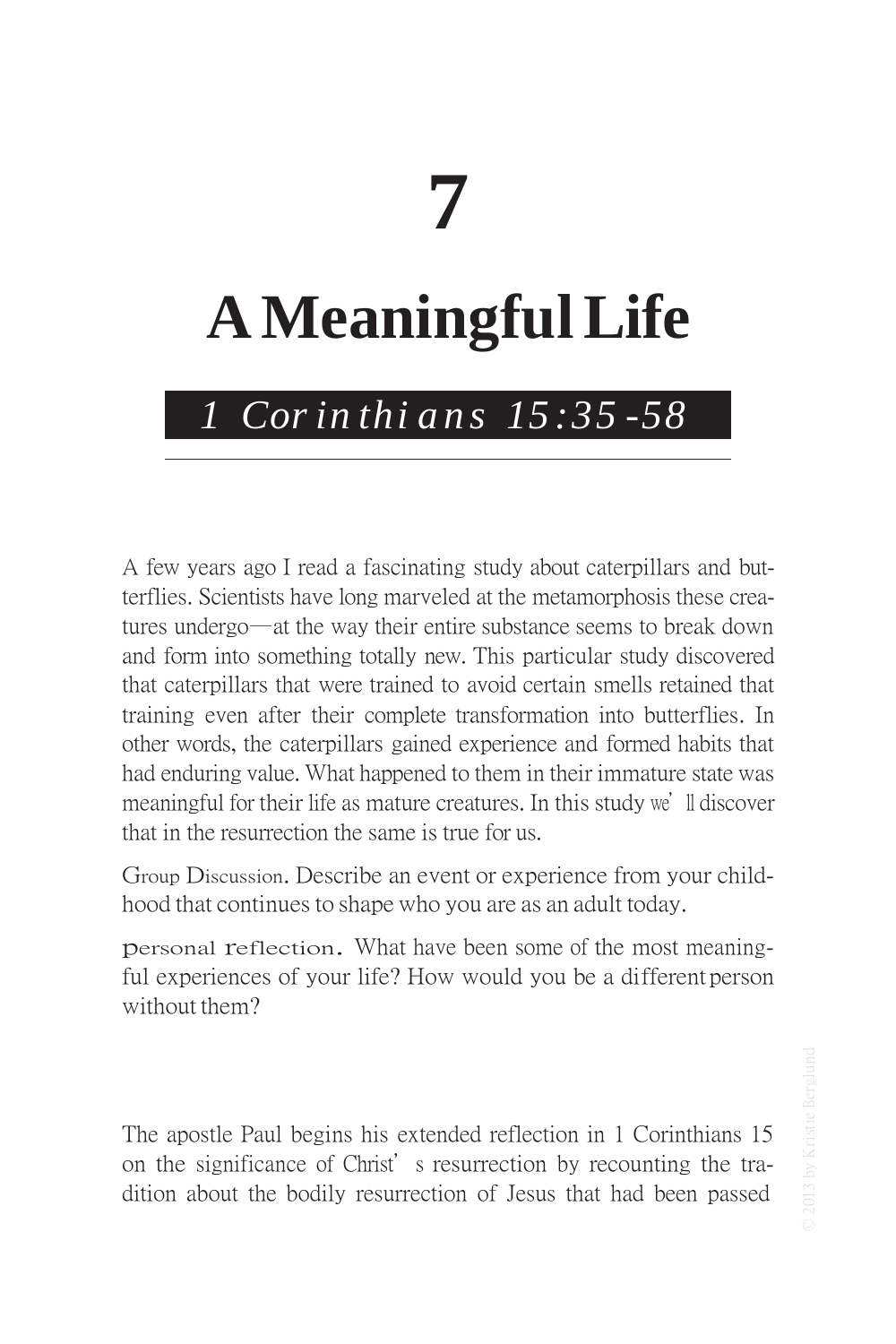down through those like himself who personally encountered the risen Christ (vv. 3-11). He then addresses a number of questions and misunderstandings that had arisen in the Corinthian church about the implications of Christ's resurrection for the rest of us. *Read 1 Corinthians 15:35-58.*

**1.** We get the sense from verse 35 that some of the Corinthian believers were struggling to wrap their minds around Christian teaching about life after death. When you picture the afterlife, what do you see?

**2.** What three analogies from the natural world does Paul use to help us understand about varioustypes of bodies(vv. 36-41)?

**3.** What is the main point of each of these analogies?

**4.** Paul contrasts two types of bodies in particular: "natural" and "spiritual." What are the characteristics of each type of body (vv. 42-44)?

**<sup>5.</sup>** What is the point of Paul's comparison of the "first Adam" and the "last Adam" (vv. 45-50)?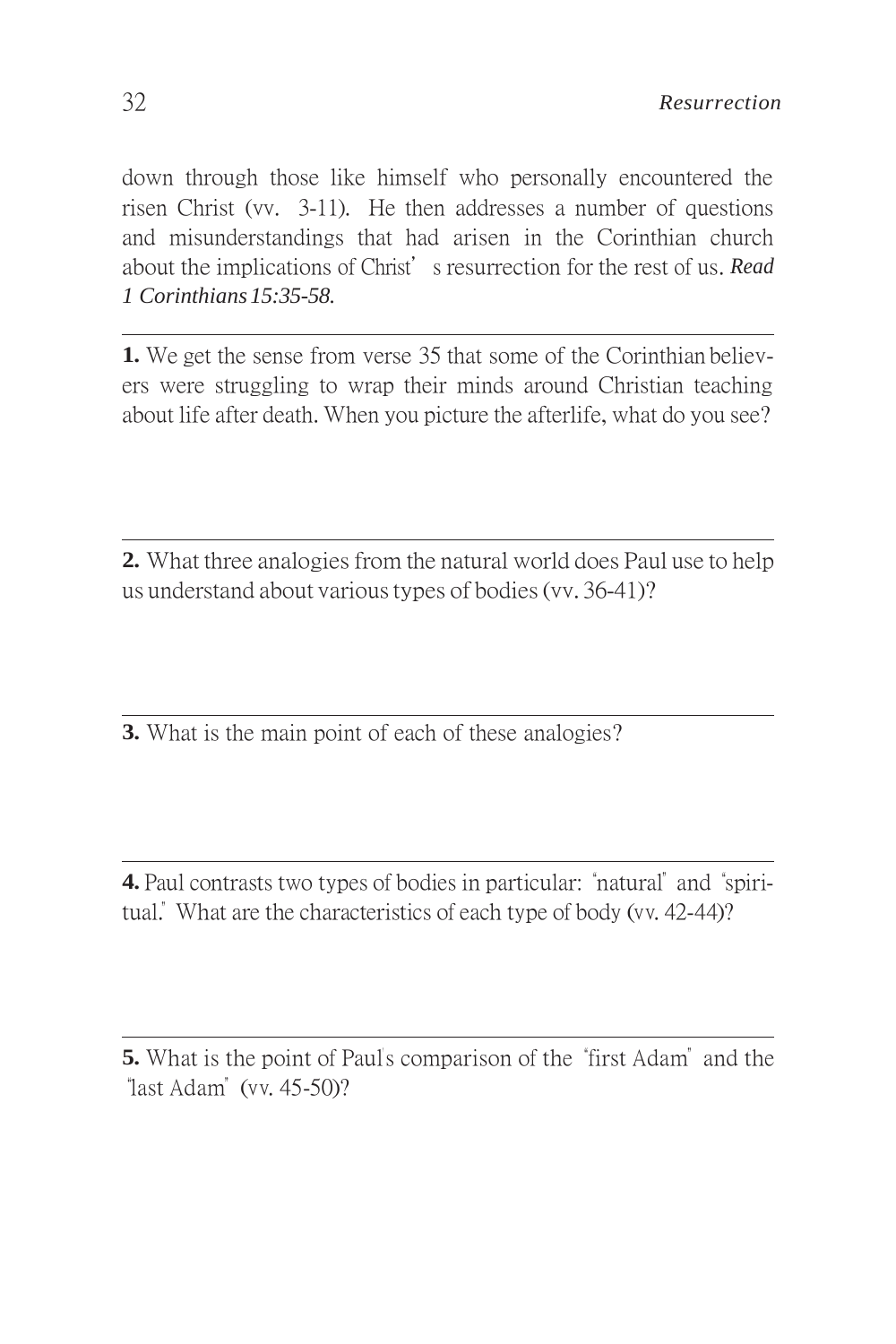### *A Meaningful Life* 33

**6.** What "mystery" is revealed in verses 51-53?

**7.** How does this mystery bring about the fulfillment of the saying, "Death has been swallowed up in victory" (v. 54)?

**8.** Paul bursts into praise of God (v. 57) after contemplating this mystery. How do you react to this mystery after reflecting on it?

**9.** What overall conclusion does Paul draw from this discussion of resurrection (v. 58)?

**10.** Why does Paul draw a conclusion focused on this present world when his whole discussion has been oriented toward the future?